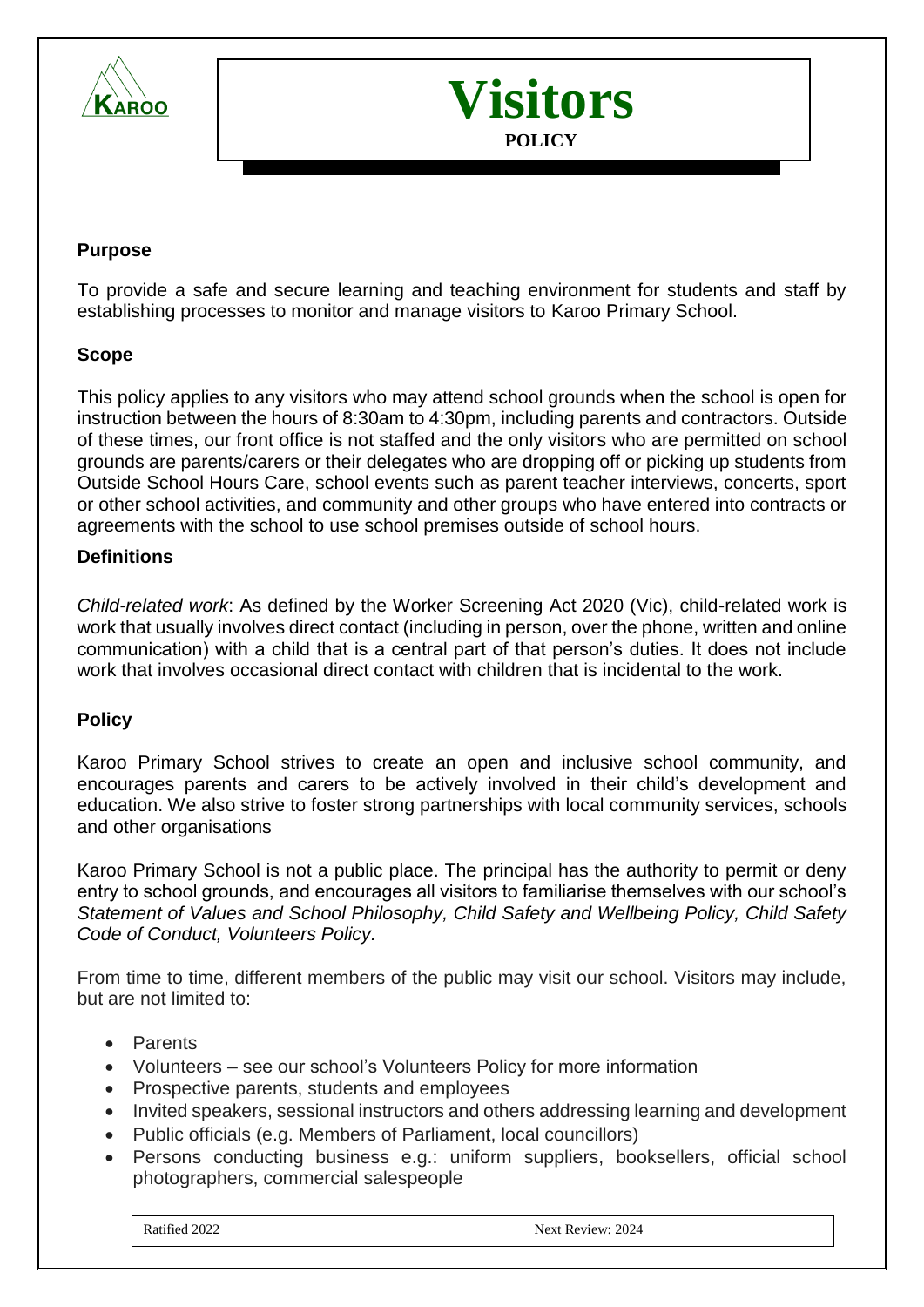- Tradespeople
- Children's services agencies
- Talent scouts
- Department of Families, Fairness and Housing workers
- Victoria Police
- Persons authorised to enter school premises (e.g. Worksafe inspectors, health officers etc)
- Other Department of Education and Training staff (including allied health staff) or contractors
- NDIS therapists or other allied health or health practitioners

# **Sign in procedure**

All visitors to Karoo Primary School are required to report to the school office on arrival (see exceptions below in relation to parents/carers). Visitors must:

- Record their name, signature, date and time of visit and purpose of visit in the Compass Kiosk
- Provide proof of identification to office staff upon request
- Produce evidence of their valid Working with Children Clearance where required by this policy (see below)
- Wear/carry a visitor's name tag at all times
- Follow instruction from school staff and abide by all relevant school policies relating to appropriate conduct on school grounds including [insert relevant policies eg: Child Safety Code of Conduct, Respect for School Staff, Statement of Values and School Philosophy etc] as well as Department policies such as the [Sexual Harassment Policy](https://www2.education.vic.gov.au/pal/sexual-harassment/overview) and [Workplace Bullying Policy](https://www2.education.vic.gov.au/pal/workplace-bullying/policy)
- Return to the office upon departure, sign out and return visitor's name tag

Karoo Primary School will ensure that our school's Child Safety Code of Conduct is available and visible to visitors when they sign in.

# **COVID-19 vaccination information**

Our school follows Department of Education and Training policy with respect to the requirements relating to attendance on school site and COVID-19 vaccinations.

For further information, refer to:

• COVID-19 Vaccinations – [Visitors and Volunteers on School Sites](https://www2.education.vic.gov.au/pal/covid-19-vaccinations-visitors-volunteers/policy)

# **Working with Children Clearance and other suitability checks**

For Working with Children (WWC) Check and other suitability check requirements relating to parents/carers and other volunteers working with students please see our Volunteers Policy.

All visitors who are engaged in **child-related work** (see definition above) must have a valid WWC Clearance. Additional suitability checks may also be required such as reference, proof of identity, qualification and work history involving children checks.

In some circumstances, visitors to Karoo Primary School who are **not** engaged in child-related work will also be required to produce a valid WWC Check depending on the particular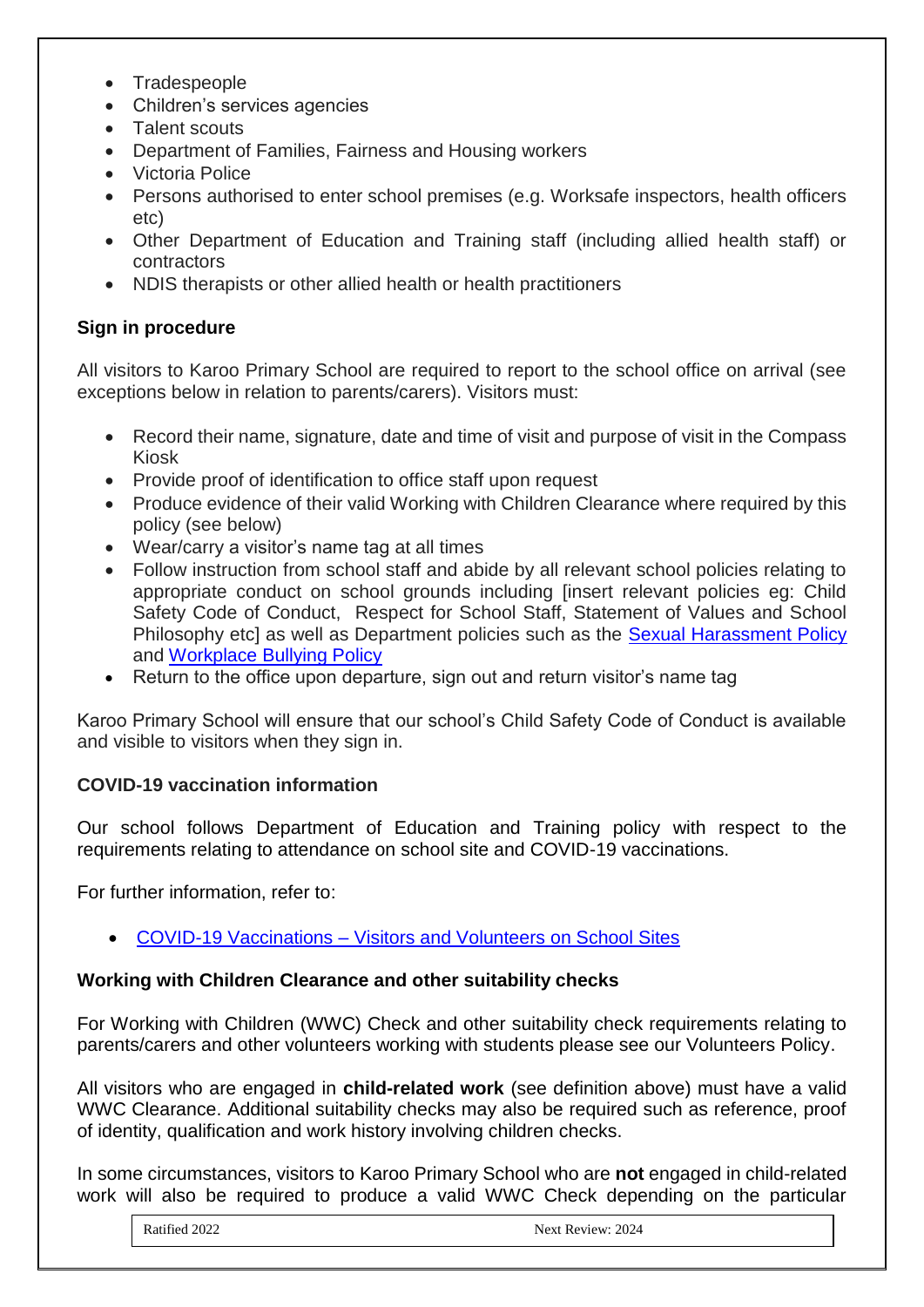circumstances of their visit. For example, Karoo Primary School will require a valid WWC Check for:

- a) **visitors who will be working regularly with children** during the time they are visiting, even though direct contact with children is not a central part of their normal duties
- b) **visitors (e.g. contractors)**, who will regularly be performing work at the school and in circumstances where they will be performing their work in an area where they will be unsupervised and around children.

Further background checks, including references, may also be requested at the discretion of the principal.

Visitors who will be working in areas away from students (e.g. a visiting auditor who will be located in the front office with administration staff) or who will be supervised and accompanied by a staff member during their visit (e.g. a Member of Parliament, a journalist, a prospective parent on a school tour) will not be required to have a WWC Clearance.

Sworn Victoria Police officers or sworn Australian Federal Police officers are exempt from requiring a WWC Check, but will be asked to verify that they are sworn officers by providing proof of identification.

# **Invited speakers and presenters**

On occasion, Karoo Primary School may invite external speakers or providers to deliver incursions, presentations, workshops and special programs for our students. Consistent with Department of Education and Training requirements, Karoo Primary School will:

- a) ensure that the content of presentations and programs by external providers contributes to the educational development of our students and is consistent with curriculum objectives
- b) ensure that any proposed visit, programs or content delivered by visitors complies with the requirement that education in Victorian government schools is secular and is consistent with the values of public education, Department policies and the *Education and Training Reform Act 2006* (Vic). In particular, programs delivered by visitors are to be delivered in a manner that supports and promotes the principles and practice of Australian democracy including a commitment to:
	- elected government
	- the rule of law
	- equal rights for all before the law
	- freedom of religion, speech and association
	- the values of openness and tolerance
	- respect the range of views held by students and their families.

### **Parent visitors**

We understand that there may occasionally be a reason why a parent or carer may want to speak to or see their child at school, during school hours. If there is a particular pressing or unavoidable issue that cannot wait until the end of the school day, we ask that parents or carers call the school office to make the request to speak to or see their child during school hours.